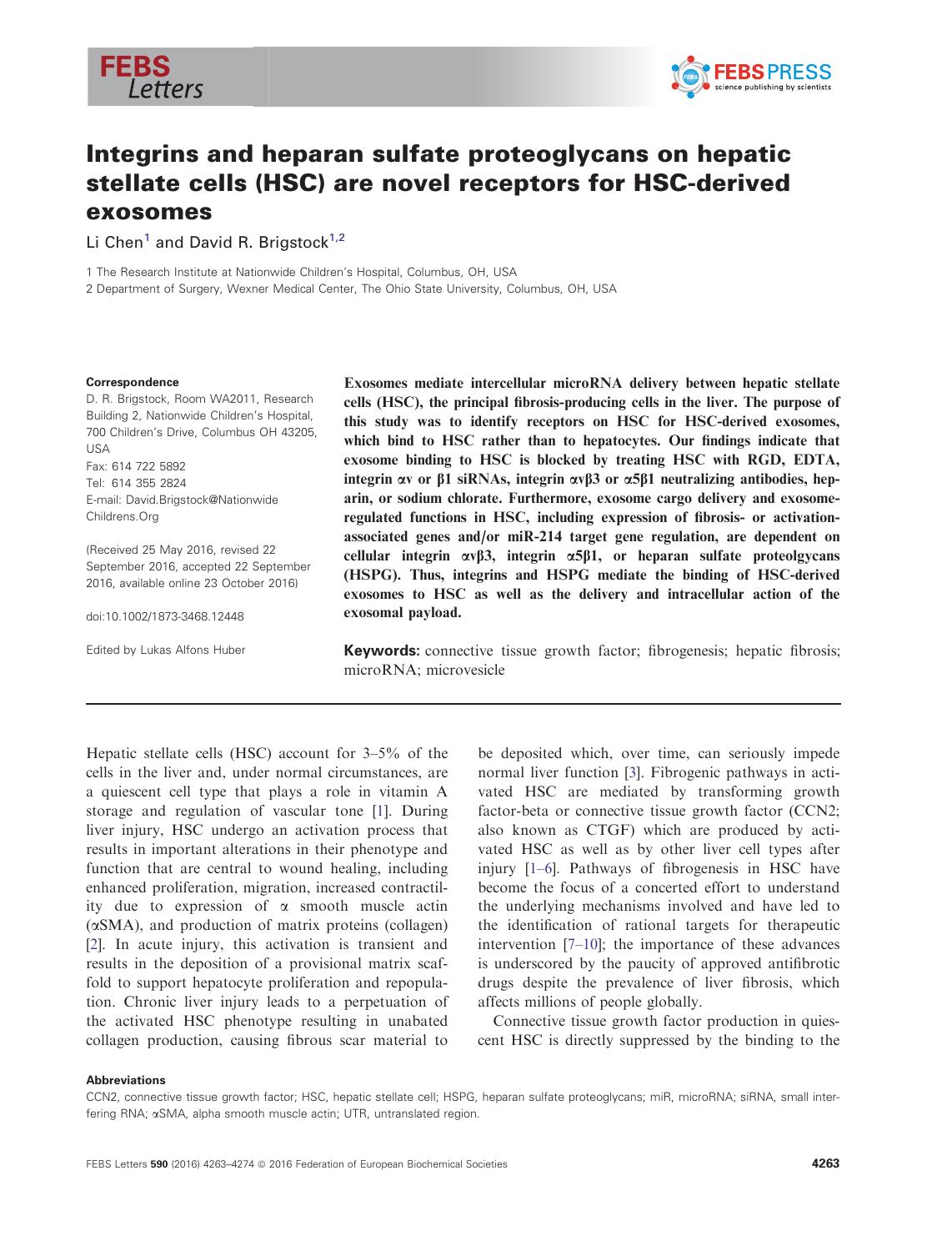CCN2 3'-UTR of microRNA (miR) -214 or miR-199a-5p each of which is transcribed downstream of the Twist1 transcription factor [\[11](#page-9-0)-13]. This inhibitory Twist1-miR-214-miR-199a-5p pathway is suppressed in activated HSC, allowing CCN2 to be produced and to drive fibrogenesis in the cells. Twist1 or miR-214/199a-5p may also be exported from HSC in exosomes [\[11](#page-9-0)–13], membranous nanovesicles that arise by inward budding of multivesicular bodies and which are released extracellularly when multivesicular bodies fuse internally with the plasma membrane. Exosomes traverse the intercellular space and may be taken up by neighboring cells, including HSC themselves [[14](#page-9-0)]. Exosomes contain a complex mixture of miRs, mRNA and proteins that reflect the transcriptional and/or translational activity of the donor cell and which may cause epigenetic reprogramming and phenotypic alterations in recipient cells [[14](#page-9-0)–[16](#page-9-0)]. Exosomes from quiescent HSC are intercellularly shuttled to activated HSC in which the activated phenotype is then suppressed [\[12,13,17\]](#page-9-0). This is due, in part, to exosomal delivery of Twist1 or miR-214/199a-5p that cause, respectively, enhanced expression of miR-214 or reduced expression of CCN2, the net effect of which is to dampen CCN2 dependent fibrogenic pathways in activated HSC [\[12,13,17\]](#page-9-0). Similarly, CCN2 can also be exosomally shuttled from activated HSC and delivered to other HSC recipients in which it is biologically active and can drive fibrogenesis [\[18\]](#page-10-0). Collectively, the participation of neighboring HSC in exosomal communication networks represents a mechanism by which fibrogenic signaling is fine-tuned and up- or down-regulated according to the differential activation status of recipient and donor cells. Despite these advances, exosomes represent a largely unexplored component of fibrogenic signaling that requires detailed study.

Exosomal cargo transfer between HSC occurs as a result of the direct binding of exosomes to the surface of the recipient HSC. An improved understanding of the molecular basis for exosome interactions with target HSC may provide unique opportunities to exploit this natural delivery mechanism for improving efficacy or targeting of antifibrotic agents. The purpose of these studies was to identify cell surface molecules that mediate functional binding of HSC-derived exosomes to recipient HSC.

## Materials and methods

### Animal procedures

Animal protocols were approved by the Institutional Animal Care and Use Committee of Nationwide Children's

Hospital (Columbus, OH, USA). Male FVB mice (6–8 weeks)  $(n = 10)$  were injected intraperitoneally three times each week for 5 weeks with either  $30 \mu L$  of vegetable oil or a mixture of  $0.5 \mu L$  carbon tetrachloride (CCl<sub>4</sub>; Sigma-Aldrich, St Louis, MO, USA) in 29.5  $\mu$ L of vegetable oil. Mice were then injected via the tail vein with 40 lg of PKH26-labeled HSC-derived exosomes and 4 h later, animals were sacrificed. Livers lobes were either perfused for subsequent isolation of HSC or hepatocytes, or immediately harvested along with the other major body organs for fluorescence imaging using a Xenogen IVIS 200 (PerkinElmer, Waltham, MA, USA).

#### Primary mouse HSC or hepatocytes

Livers from exosome-treated mice were perfused in situ and then subjected to either collagenase digestion for isolation of hepatocytes [\[19\]](#page-10-0) or pronase/collagenase digestion and buoyant-density centrifugation for isolation of HSC [[17\]](#page-9-0). Hepatocytes or HSC were maintained in, respectively, complete William E medium (Gibco, Billings, MT, USA) or DMEM/F12/10% FBS for 24 h and then analyzed by confocal microscopy for the presence of PKH26.

For in vitro exosome binding studies, hepatocytes or HSC were isolated from Swiss Webster mice as described above and maintained in primary culture for up to, respectively, 72 h or passage 6 (P6; 1 : 3 split every 5 days). Binding assays were performed on cells seeded at 5000 cells/well in 8-well multi-chamber slides (Falcon, Caroll, OH, USA).

### Purification of HSC-derived exosomes

Exosomes were removed from FBS by serial ultracentrifugation [\[20](#page-10-0)] prior to using it for HSC culture. Exosomes were isolated from conditioned medium of P6 HSC using standardized steps of low and ultraspeed centrifugation [\[20\]](#page-10-0). Nanoparticle tracking analysis (Nano $sight^{TM}$ , Malvern Instruments, Westborough, MA, USA) was used to determine exosome size and frequency. Exosomes were further evaluated for morphology and size using a Tecnai G2 F20 cryogenic transmission electron microscope (FEI; Hillsboro, Oregon, OR, USA) as described [\[17\]](#page-9-0). For some experiments, HSC were treated with 500 nm SYTO RNASelect™ Green Fluorescent Cell Stain (Thermo Fisher Scientific, Waltham, MA, USA) for 12 h and then incubated in fresh medium (exosome-free) for 48 h prior to exosome isolation. For other experiments, miR-199a-5p mimic (Qiagen, Germantown, MD, USA) was labeled with Cy3 dye using a Label  $II^{\circledast}$ miRNA labeling kit (Mirus Bio LLC, Madison, WI, USA) and then transfected into exosomes by electroporation using a Nucleofector kit (Lonza, Koln, Germany); exosomes were then repurified using a **PureExo** kit (101Bio, Palo Alto, CA, USA).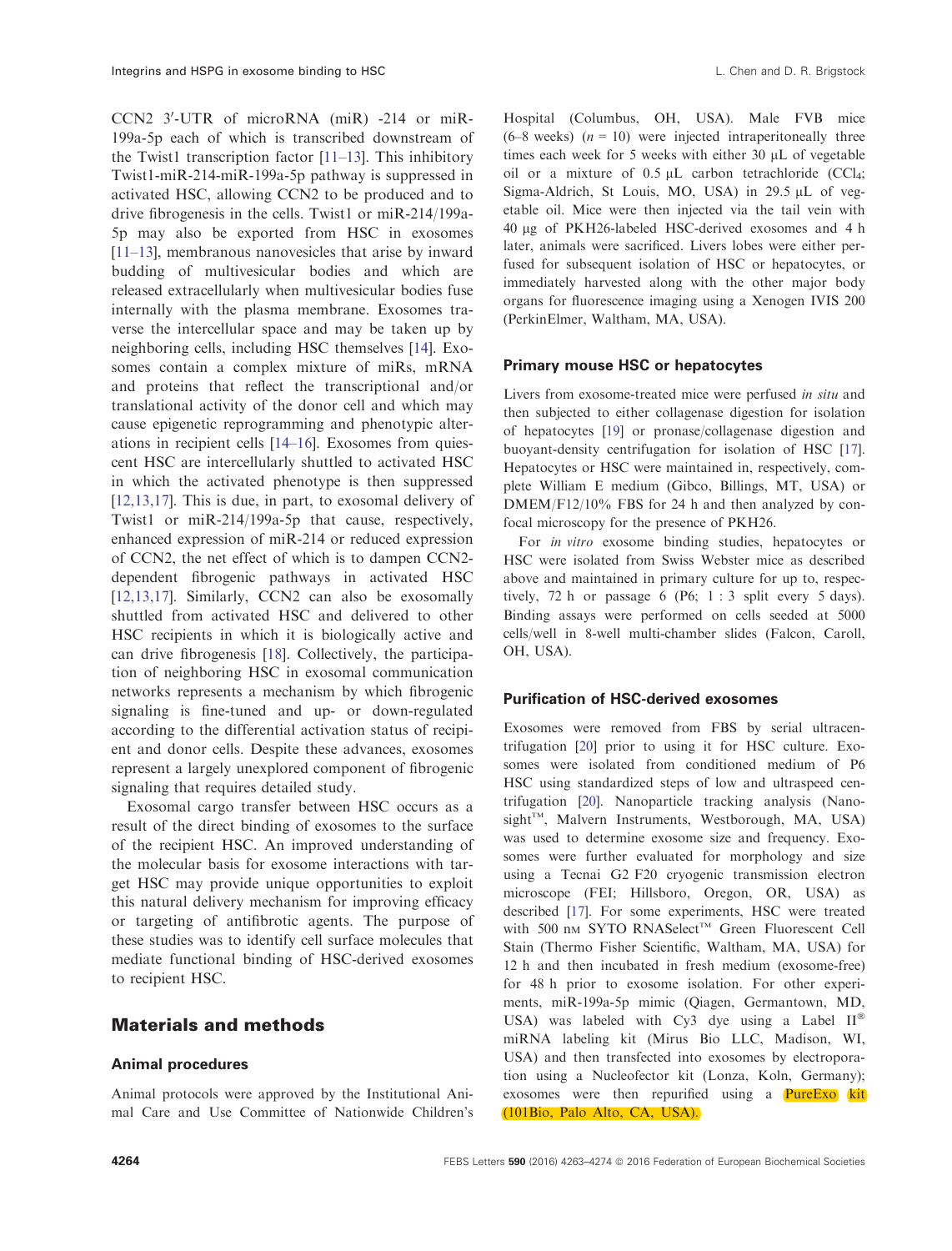### Exosome binding assays

Exosomes from control or SYTO-RNA-labeled HSC or that contained Cy3-miR-199a-5p were labeled for 1 h with 4 µm of the fluorescent lipophilic membrane dyes PKH26 or PKH67, according the manufacturer's specifications (Sigma-Aldrich). Exosomes  $(0-4 \mu g \cdot mL^{-1})$  or free Cy3labeled miR-199a-5p (1  $\mu$ M) were added for up to 48 h to primary mouse HSC or hepatocytes which were then washed in PBS and imaged using a confocal microscope (Zeiss, Obercochen, Germany) or lysed in lysis buffer (Boston Bioproducts, Ashland, MA, USA) and measured at 590/540 nm using a Spectra Max<sup>®</sup> M2 microplate reader (VWR, Atlanta, GA, USA) to assess levels of PKH26 fluorescence. Prior to exosome addition in some experiments, HSC were stained with PKH67 (Sigma-Aldrich) and hepatocytes were stained with far red (Sigma-Aldrich). In some binding experiments, HSC were pretreated or coincubated with  $0-100 \mu g \cdot mL^{-1}$  RGD or RGE tripeptides (American Peptide, Sunnyvale, CA, USA), 0-100 µm EDTA (Sigma-Aldrich),  $0-10 \mu M$  sodium chlorate (Sigma-Aldrich), 0–10  $\mu$ m sodium sulfate (Sigma-Aldrich), 0–10  $\mu$ g·mL<sup>-1</sup> rabbit anti-mouse integrin  $\alpha \nu \beta$ 3 IgG (Bioss Inc, Woburn, MA, USA), or 0-20  $\mu$ g-mL<sup>-1</sup> rat anti-mouse integrin  $\alpha$ 5 $\beta$ 1 IgG (Millipore, Temecula, CA, USA) or  $0-10 \mu g \text{mL}^{-1}$  rat anti-mouse integrin aM, (CD11b; Novus Biologicals, Littleton, CO, USA). For antibody studies, nonimmune IgG was used as a negative control.

#### Integrin knockdown

Small interfering RNA (siRNA) to mouse integrin av or  $\beta$ 1, or negative controls were purchased from Santa Cruz Biotechnology (Santa Cruz, CA, USA). To avoid off-target effects, the siRNA preparations consisted of three targetspecific 20–25 nucleotide siRNA. Primary mouse HSC  $(10<sup>5</sup>-10<sup>6</sup>$  cells) were transfected with 100 nm siRNA by electroporation using a Nucleofector Kit (Lonza) and incubated for 12 h in medium containing 10% FBS which was then replaced with fresh medium. Our previous data have shown a 40% transfection efficiency of siRNA in primary mouse HSC using this approach [[12](#page-9-0)]. Integrin knockdown was confirmed by RT-PCR (see Table 1 for primer sequences) or western blot analysis of cell lysates using anti- $\alpha \beta$ 3 or anti- $\alpha$ 5 $\beta$ 1 with anti- $\beta$ -actin (Abcam, Cambridge, MA, USA) serving as a loading control [[12,13,17\]](#page-9-0). Cells were then used for exosome binding analysis as described above.

### Regulation of CCN2-3'UTR by miR-214-enriched exosomes

The full-length 997 bp 3'-UTR of mouse CCN2 was subcloned into a Fire-Ctx sensor lentivector (SBI, Mountain View, CA, USA), downstream of the Firefly luciferase reporter and cytotoxin (CTX) drug sensor genes as described [[17](#page-9-0)]. Recipient HSC were transfected with parental or CCN2 3'-UTR vectors for 24 h prior to 1-h incubation with RGD, IgG, anti-integrin  $\alpha v \beta$ 3 or anti-integrin  $\alpha$ 5 $\beta$ 1. Cells were then incubated for 24 h in the presence of exosomes isolated from Day 1 HSC which we previously showed are highly enriched in miR-214 which directly tar-gets the CCN2 3'-UTR [\[17\]](#page-9-0). To control transfection efficiency, the cells were also transfected with  $0.8 \mu$ g pRL-CMV vector (Promega, Madison, WI, USA) containing Renilla luciferase reporter gene. Luciferase activity was measured in triplicate using an E1910 Dual Luciferase Reporter Assay System (Promega). Renilla luciferase activity was used for normalization, and Firefly luciferase activity in exosome-treated cells was compared to that in nontreated cells.

### HSC coculture system

One well of a 2-well microculture system (Ibidi Inc., Verona, WI, USA) [\[12,13,17](#page-9-0)] received exosome donor P6 HSC that had been transfected with 100 nm pre-mir-214 (Life Technologies, Carlsbad, CA, USA). Some cells were cultured with  $10 \mu M$  GW4869, an inhibitor of neutral sphingomyelinase 2 which is required for exosome biogenesis [\[21,22](#page-10-0)]. After 12 h, the other well was seeded with P6 HSC transfected with parental miR-Selection Fire-Ctx lentivector or the same vector containing either wild-type or mutant CCN2 3'-UTR lacking the miR-214 binding site [\[17\]](#page-9-0). After 12 h, direct communication between the cells was initiated and proceeded for 24 h. In some experiments,  $100 \mu g \cdot mL^{-1}$ heparin sulfate or  $100 \mu g \cdot mL^{-1}$  chondroitin sulfate were included in the culture medium. Luciferase activity was measured in triplicate using the Dual Luciferase Reporter Assay System. Firefly luciferase activity in pre-mir-21 transfected cells was compared to that in nontransfected cells, with Renilla luciferase activity used for normalization.

|  |  |  | <b>Table 1.</b> Primers used for RT-PCR. |
|--|--|--|------------------------------------------|
|--|--|--|------------------------------------------|

| Gene                       | Genbank accession<br>number | Sense primer               | Antisense primer            | Product<br>size (bp) |
|----------------------------|-----------------------------|----------------------------|-----------------------------|----------------------|
| Integrin av (mouse)        | NM 008402                   | 5'-ACATCACCTGGGGCATTCAG-3' | 5'-GTGAACTTGGAGCGGACAGA-3'  | 251                  |
| Integrin $\beta$ 1 (mouse) | NM 010578                   | 5'-AATGTTTCAGTGCAGAGCC-3'  | 5'-TTGGGATGATGTCGGGAC-3'    | 254                  |
| GAPDH (mouse)              | NM 002046                   | 5'-TGCACCACCAACTGCTTAGC-3' | 5'-GGCATGGACTGTGGTCATGAG-3' | 87                   |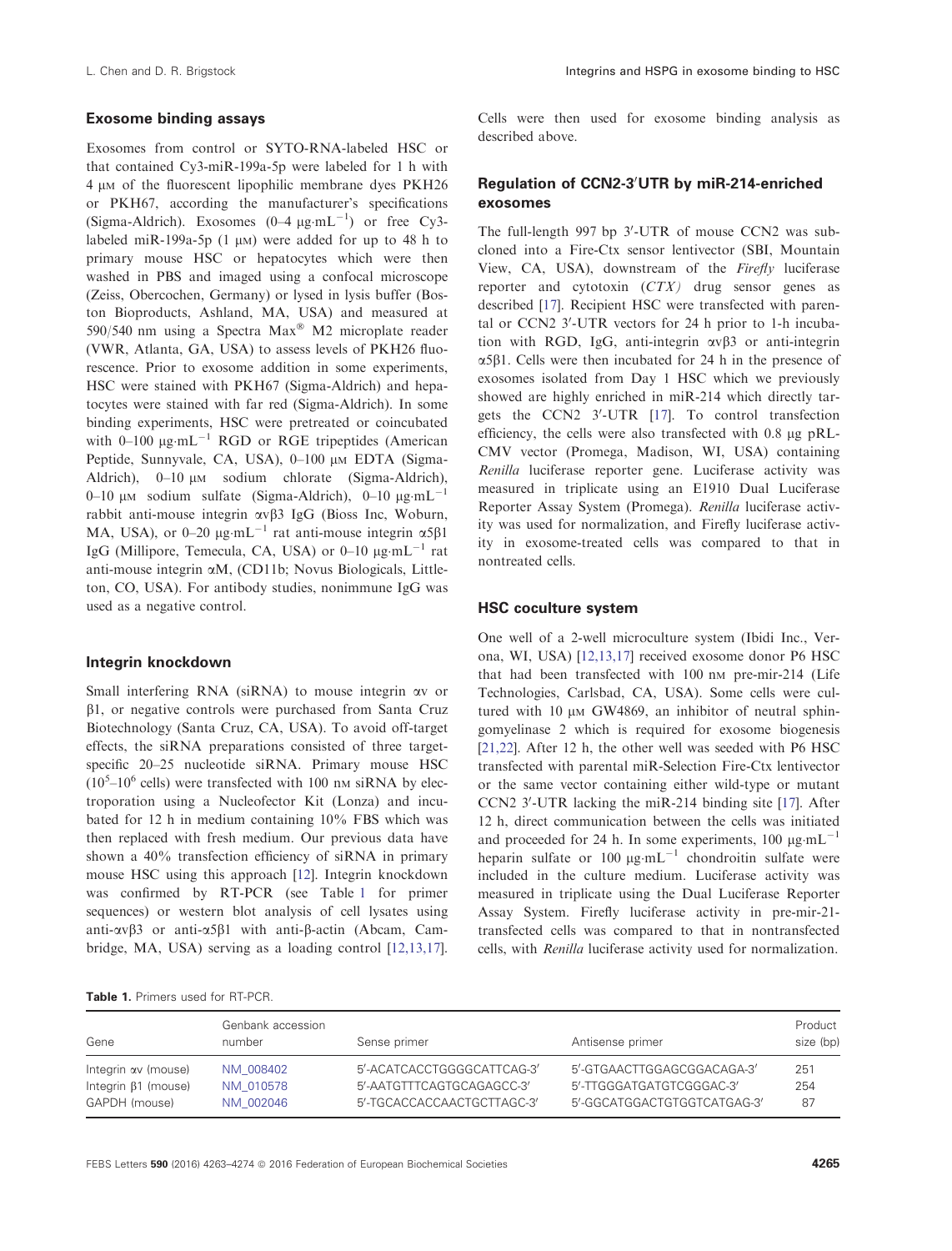Ninety-six-well nontissue culture plates (Costar, Corning, NY, USA) were coated with CCN2 and blocked with BSA prior to addition of 50  $\mu$ L cell suspension (2.5  $\times$  10<sup>5</sup> cells $\cdot$ mL<sup>-1</sup>) for 30 mins at 37 °C as described [\[23](#page-10-0)]. The added cells were primary mouse activated HSC (see above) or Day 9 primary mouse bone-marrow-derived macrophages that were obtained as described [\[24\]](#page-10-0). Prior to addition to the CCN2-coated wells, cells were preincubated for 30 mins with  $10-20 \mu g \cdot mL^{-1}$  anti-integrin antibodies or nonimmune IgG. Wells were washed three times with PBS and adherent cells were fixed with 10% formalin and quantified using CyQUANT GR dye [\[23\]](#page-10-0).

#### Immunoctyochemistry

P6 HSC were treated for 36 h with or without exosomes  $(8 \mu g \cdot mL^{-1})$  from D1-3 HSC in the presence or absence of anti-integrin  $\alpha \nu \beta$ 3 or anti-integrin  $\alpha$ 5 $\beta$ 1. Cells were fixed and incubated with NH1 anti-CCN2 IgY (5  $\mu$ g·mL<sup>-1</sup> [[25](#page-10-0)]), antiaSMA (1 : 100; Dako Cytomation, Glostrup, Denmark) or anti-collagen  $\alpha(1)$  (1 : 250; Abcam), followed by Alexa Fluor<sup>®</sup> 568 goat-anti chicken IgY, Alexa Fluor® 647 goat anti-(mouse IgG), or Alexa Fluor® 488 goat anti-(rabbit IgG), respectively. The cells were mounted with Vectashield Mounting Medium containing 4',6-diamidino-2-phenylindole (DAPI) nuclear stain (Vector Laboratories, Burlingame, CA, USA), and examined by confocal microscopy.

#### Heparin-affinity

One hundred micrograms of HSC exosomes were added to 120 µL TSKgel heparin-5PW affinity beads (Tosoh BioScience LLC, King of Prussia, PA, USA) in 200 µL PBS and mixed at 37 °C for 1 h. The beads were washed three times with 1 mL PBS and then split into 10 equal aliquots which were then mixed for 15 mins with 200  $\mu$ L PBS containing 0.15–2.5 <sup>M</sup> NaCl. The beads were collected by centrifugation, washed twice in 200  $\mu$ L of their respective NaCl treatment, and then extracted into 20  $\mu$ L 2 $\times$  SDS/ PAGE sample buffer, with boiling for 5 mins.  $18 \mu L$  of each sample was subjected to SDS/PAGE and analyzed by western blot with anti-CD81 (Pro-Sci, Fort Collins, CO, USA), using a chemiluminscent detection kit (Promega) to visualize immunoreactive protein.

#### Statistical analysis

Data from binding assays, RT-PCR, western blots, cellular fluorescence or luciferase activity assays are reported as the mean  $\pm$  SEM. Statistical significance was analyzed using Student's *t*-test and  $P < 0.05$  was considered statistically significant. All statistical analyses were performed using SIGMA PLOT 12.0 software (SPSS Inc., Chicago, IL, USA).

# **Results**

### Cellular binding of HSC-derived exosomes

Exosomes isolated from P6 mouse HSC had a mean diameter of 144 nm as assessed by nanoparticle tracking analysis and were bimembrane vesicles as assessed by cryogenic transmission electron microscopy (Fig. [1](#page-4-0)A). These features were consistent with our earlier reports in which we demonstrated HSC exosomes to have a mean diameter of 140 nm as assessed by dynamic light scattering, to carry a net charge of  $-26$  mV, and to express the exosome markers, CD9, CD81, and flotillin-1 [[12,13,17](#page-9-0)]. Exosomes were then labeled with the lipophilic fluorescent dye PKH26 so that their interactions with target cells could be visualized and quantified. As shown in Fig. [1](#page-4-0)B, exosome binding to HSC was detected within 1 h and reached maximal levels by 12 h, with approximately 50% of binding occurring at 3–6 h. Exosomes from activated HSC demonstrated a dose-dependent binding to HSC recipient cells (Fig. [1C](#page-4-0)) that resulted in delivery into the cells of their RNA cargo which became separated from the exosomal membrane components between 5 and 24 h after addition to the cells (Fig. [1D](#page-4-0)). Uptake into recipient cells of exosomal miR-199a-5p similarly resulted in its distinct localization in the cells as compared to exosomal membrane stain and was effectively delivered into the cells, unlike free miR-199a-5p (Fig. [1](#page-4-0)E). Exosomes bound strongly to primary cultures of HSC but not to hepatocytes, a phenomenon that was apparent in either individual cultures of each cell type, or in cocultures of both cell types (Fig. [1](#page-4-0)F). To verify that these findings faithfully reflected the preferential binding of exosomes to activated HSC in vivo, we analyzed the hepatic localization of systemically injected exosomes. As shown in Fig. [1](#page-4-0)G, within 4 h of tail vein injection, exosomes had accumulated mainly within CCl<sup>4</sup> -injured livers to the exclusion of the other organ systems. Examination of isolated liver cells from control or CCl<sup>4</sup> -treated mice revealed that the exosomes had bound to the HSC population, with essentially nondetectable binding to hepatocytes (Fig. [1](#page-4-0)H). Based on their preferential binding to HSC both in vitro and in vivo, subsequent binding studies of HSC-derived exosomes were performed using activated HSC in vitro.

#### Role of integrins in exosome binding to HSC

Binding of exosomes to HSC was dose-dependently blocked by inclusion of RGD in the incubation medium during a 12-h binding experiment, the specificity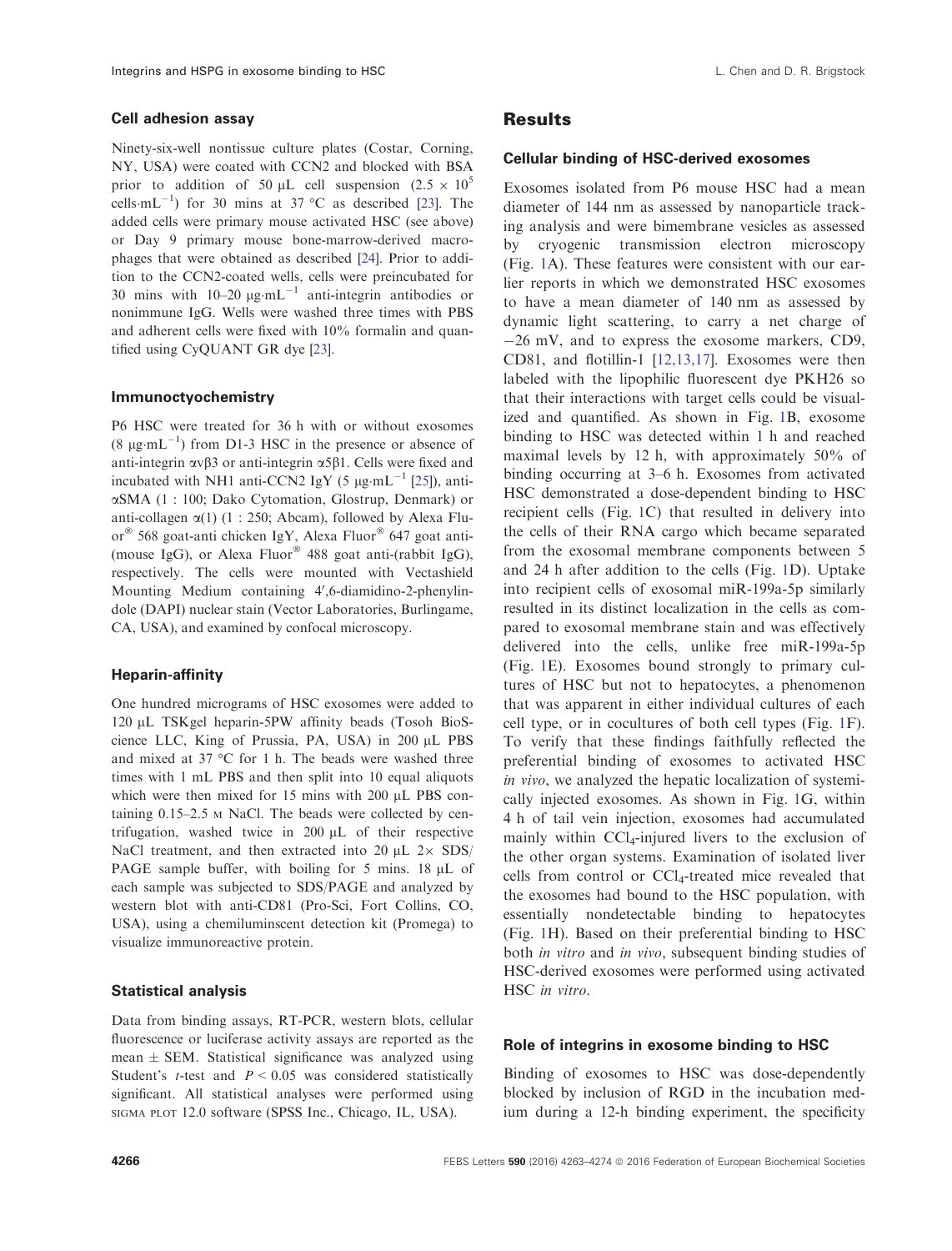<span id="page-4-0"></span>

Fig. 1. Characterization of HSC-derived exosomes and their preferential binding to HSC. (A) Nanoparticle tracking analysis of exosomes secreted by P6 mouse HSC, showing a size range of  $144 \pm 55$  nm. The inset shows the typical spherical bimembrane characteristic of the exosomes as assessed by cryogenic transmission electron microscopy. (B) PKH26-stained exosomes from mouse HSC were incubated with primary mouse HSC for 0–48 h. Cell-associated fluorescence, assessed by spectrophotometry of cell lysates, was significant by 1 h and reached maximal levels by 12 h.  $n = 5$ , \*P < 0.001 versus 0 h; student's t-test. (C) Dose-dependent binding of exosomes to HSC over 24 h. The figure shows confocal microscopy of a representative experiment (left) and quantification of cell-associated fluorescence (right).  $n = 5$ \*P < 0.001 versus Ctrl; student's t-test. 'Ctrl' is no added exosomes. (D) HSC were incubated with PKH26-labeled exosomes (red) containing SYTO-RNA (green) and the distribution of fluorescence in the cells was examined after 1, 5 or 24 h. Blue, 4',6-diamidino-2phenylindole. Data shown are representative of three replicates. (E) HSC were incubated for 24 h with Cy3-labeled miR-199a-5p (red) either free in solution or after electroporation into PKH67-labeled exosomes (green). Data shown are representative of three replicates. (F) PKH26 stained exosomes (red) from mouse HSC were incubated for 5 h with PKH67-stained primary mouse P6 HSC (green; 1st column), fluorescence far red-stained primary mouse hepatocytes (grey; 2nd column) or a coculture of both cell types (3rd column). Blue, 4',6diamidino-2-phenylindole. Data shown are representative of three replicates. (G) Distribution of PKH26-stained HSC-derived exosomes 4 h after i.v. injection in CCl<sub>4</sub>-treated mice. Data shown are representative of five animals. (H) Representative fluorescence imaging of HSC or hepatocytes isolated from the mice in (G).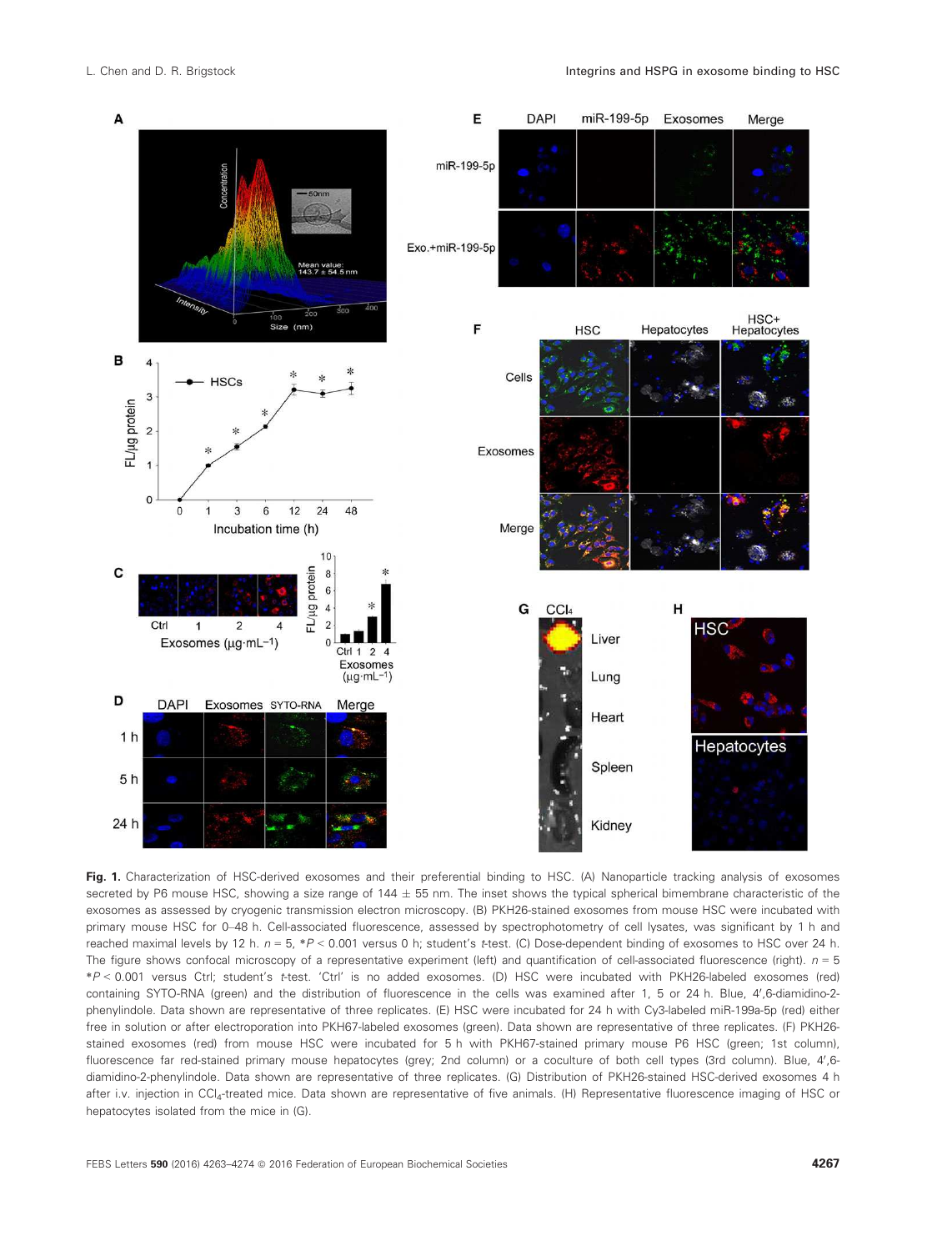of which was demonstrated by the inability of RGE to block exosome binding (Fig. 2A). Preincubation of the target HSC for 1 h with RGD, followed by extensive rinsing to remove excess peptide, also resulted in reduced exosome binding, whereas preincubation with RGE was ineffective (Fig. 2B). Since the RGD-sensitivity and specificity of exosome binding suggested a possible involvement of cell surface integrins, many of which require divalant cations for function, binding experiments were also performed in the presence of EDTA with the result that  $50-100 \mu M$  EDTA inhibited exosome binding to HSC over 24 h (Fig. 2C). To address the possible functional role of integrins av or  $\beta$ 1, HSC were transfected with siRNA to either or both subunits for 24 h prior to incubation with exosomes for the subsequent 24 h. This treatment, which resulted in decreased levels of av or b1 mRNA of 78% or 75%, respectively, and of  $\alpha v$  or  $\beta$ 1 protein levels of 75% or 90%, respectively (Fig. 2D), caused  $> 95\%$  of exosome binding to be blocked by the siR-NAs, either individually or collectively (Fig. 2E). Since we have previously documented the expression and function of integrins  $\alpha \nu \beta$ 3 or  $\alpha$ 5 $\beta$ 1 in activated HSC [[23,26](#page-10-0)], we examined their possible role in exosome binding. We first confirmed the functionality of neutralizing anti-integrin  $\alpha \beta$ 3 or anti-integrin  $\alpha$ 5 $\beta$ 1 antibodies by demonstrating that they blocked adhesion of HSC to CCN2 as previously reported [\[23,26\]](#page-10-0) (Fig. 2F). We next showed that these antibodies also caused a dose-dependent decrease in exosome binding, with > 90% inhibition at 4  $\mu$ g-mL<sup>-1</sup> anti- $\alpha v \beta$ 3 or  $20 \mu$ g·mL<sup>-1</sup> anti- $\alpha$ 5 $\beta$ 1 (Fig. 2G). The specificity of this outcome was confirmed using an antibody to integrin aM which neither blocked exosome binding to HSC (Fig. 2G) nor HSC binding to CCN2 (Fig. 2F) but nonetheless blocked macrophage adhesion to CCN2 (Fig. 2F) consistent with the absence of integrin  $\alpha$ M in quiescent or activated HSC [\[27\]](#page-10-0) and the role of integrin  $\alpha$ M as a CCN2 adhesion receptor for macrophages [[28,29](#page-10-0)]. Collectively, the antibody neutralization studies demonstrated a specific functional role for integrin  $\alpha \nu \beta$ 3 and integrin  $\alpha 5\beta 1$ in mediating exosome binding to HSC.

The inhibitory action of exosomal miR-214 on CCN2 3'-UTR activity [[17](#page-9-0)] was blocked by RGD, anti-integrin  $\alpha v\beta 3$  or anti-integrin  $\alpha 5\beta 1$ , but not by nonimmune IgG (Fig. 2H). Furthermore, the ability of exosomes from quiescent HSC to suppress production of  $\alpha$ SMA, collagen 1( $\alpha$ 1), or CCN2 in activated HSC was also blocked by anti-integrin  $\alpha v \beta$ 3 or anti-integrin  $\alpha$ 5 $\beta$ 1 (Fig. 2I). Collectively, these data show that cell surface integrins  $\alpha v \beta 3$  or  $\alpha 5\beta 1$  are required for exosomal delivery of regulatory miRs into HSC and downstream phenotypic reprogramming in the recipient cells, which includes inhibition of activation- and fibrosis-associated gene expression.

Fig. 2. Integrin-dependency of exosome interactions with HSC. (A) PKH26-stained HSC-derived exosomes (red) were incubated with primary mouse HSC for 24 h in the presence of RGD or RGE (0-100 µg·mL<sup>-1</sup>) in the incubation medium. Cells were analyzed by confocal microscopy (20x) (upper, showing a representative experiment) or measured for cell-associated fluorescence by spectrophotometry of cell lysates (lower;  $n = 5$ , \*P < 0.001 versus 0  $\mu$ g·mL<sup>-1</sup> RGD, student's t-test). (B) Mouse HSC were preincubated with RGD or RGE (0-100 µg·mL<sup>-1</sup>) for 1 h and excess peptide was removed by extensive washing prior to addition of PKH26-stained HSC exosomes (red) for 24 h. The cells were analyzed by confocal microscopy  $(20\times)$  (upper; showing a representative experiment) or by fluorescence intensity of cell lysates (lower; n = 5, \*P < 0.001 versus 0 µg·mL<sup>-1</sup> RGD, student's t-test). (C) PKH26-stained exosomes (red) were incubated with primary mouse HSC (green) for 24 h with 0–100  $\mu$ M EDTA. Cells were analyzed by confocal microscopy (20 $\times$ ) (left; showing a representative experiment) or fluorescence in cell lysates was determined spectrophotometrically (right;  $n = 5$ , \*P < 0.001 versus 0  $\mu$ M EDTA, student's t-test). (D) HSC were transfected for 24 h with integrin av or  $\beta$ 1 siRNA and analyzed for expression of av or  $\beta$ 1 mRNA by RT-PCR (left;  $n = 9$ ,  $*P < 0.001$  versus Ctrl, student's t-test) or levels of their corresponding proteins by western blot using anti-integrin ανβ3 (center) or anti-integrin α5β1 antibodies (right) for which β-actin was used a loading control (n = 9, \*P < 0.001 versus Ctrl, student's t-test). 'Ctrl' represents cells treated with a scrambled siRNA sequence. (E) Mouse HSC were transfected for 24 h with siRNA to the integrin av or  $\beta$ 1 subunits, either individually or together. Cells were then stained with PKH-67 (green) for 1 h and incubated with PKH26stained exosomes (red) for 24 h. Blue, 4',6-diamidino-2-phenylindole. Data are representative of three experiments. (F) Adhesion of mouse HSC or macrophages to a CCN2 substrate after preincubation of the cells with neutralizing anti-integrin  $\alpha v\beta3$  (10  $\mu$ g·mL<sup>-1</sup>), anti-integrin  $\alpha$ 5β1 (20 µg·mL<sup>-1</sup>), anti-integrin  $\alpha$ M (10 µg·mL<sup>-1</sup>), or their nonimmune IgG counterparts (at the same respective dose).  $n = 5$ , \*P < 0.001 versus Ctrl, student's t-test. (G) Mouse HSC were preincubated with neutralizing anti-integrin ανβ3, α5β1 or αM IgG or nonimmune IgG for 1 h prior to addition for 24 h of PKH26-stained HSC exosomes. Cells were analyzed by confocal microscopy (20x) (upper, showing a representative experiment) or by spectrophotometric quantification of fluorescence in cell lysates (lower;  $n = 6$ , \*P < 0.001. +P < 0.05 versus Ctrl, student's t-test). (H) Recipient HSC were transfected with a parental or CCN2 3'-UTR luciferase reporter vector for 24 h prior to 1-h incubation with RGD, IgG, anti-integrin avb3, or anti-integrin a5b1. Cells were then incubated for 24 h in the presence of miR-214- enriched exosomes as described [\[17\]](#page-9-0). Exosome-mediated suppression of luciferase activity was inhibited by RGD or anti-integrin  $\alpha$ yß3.  $n = 9$ , \*P < 0.001 versus Ctrl, student's t-test. (I) Immunocytochemical detection of CCN2,  $\alpha$ SMA or collagen  $\alpha$ 1 in activated HSC alone ('Ctrl') or after 36-h incubation with exosomes from D1-3 HSC, in the presence or absence of anti-integrin  $\alpha\beta$ 3 or anti-integrin  $\alpha$ 5 $\beta$ 1. Data are representative of three experiments.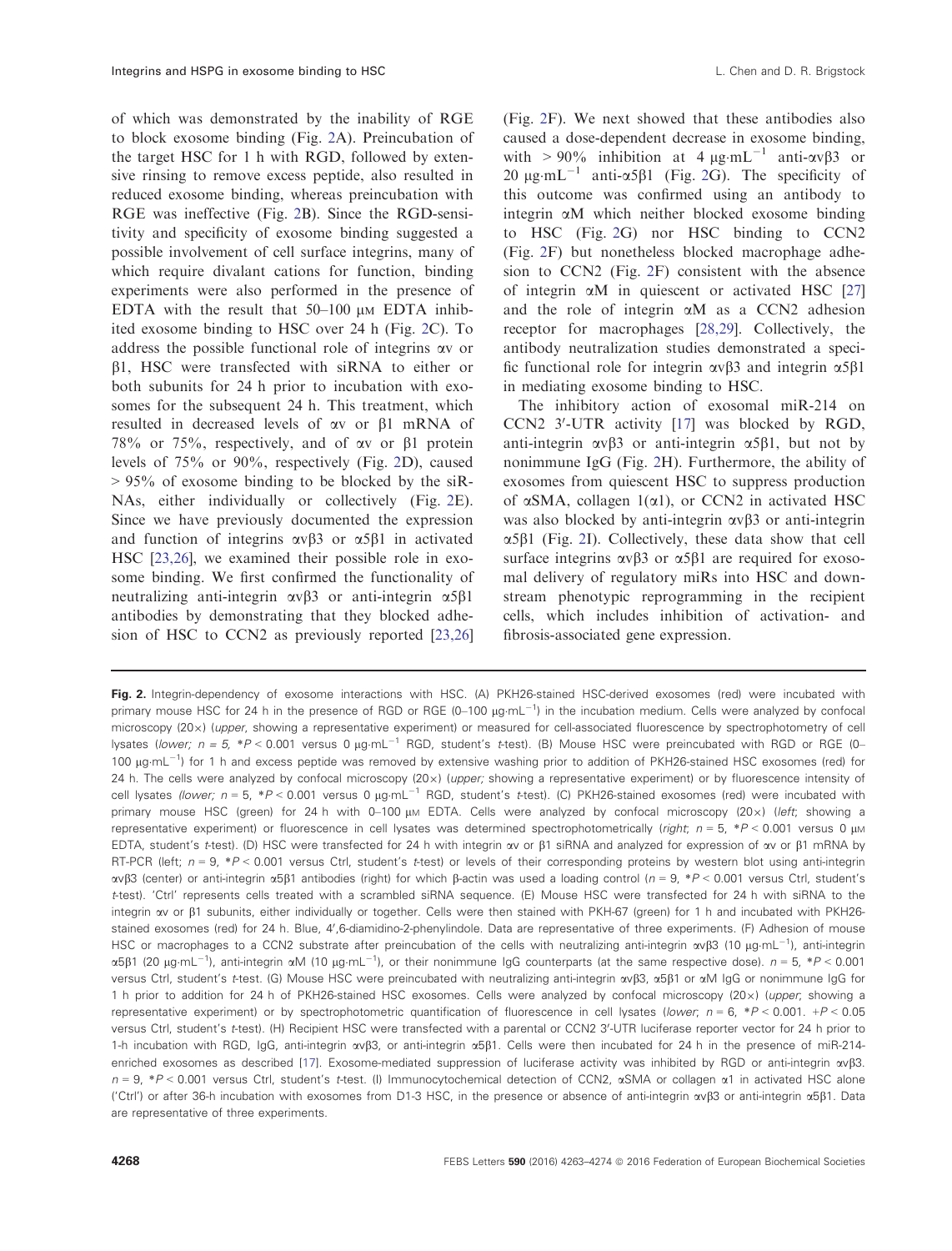



FEBS Letters 590 (2016) 4263-4274 © 2016 Federation of European Biochemical Societies 4269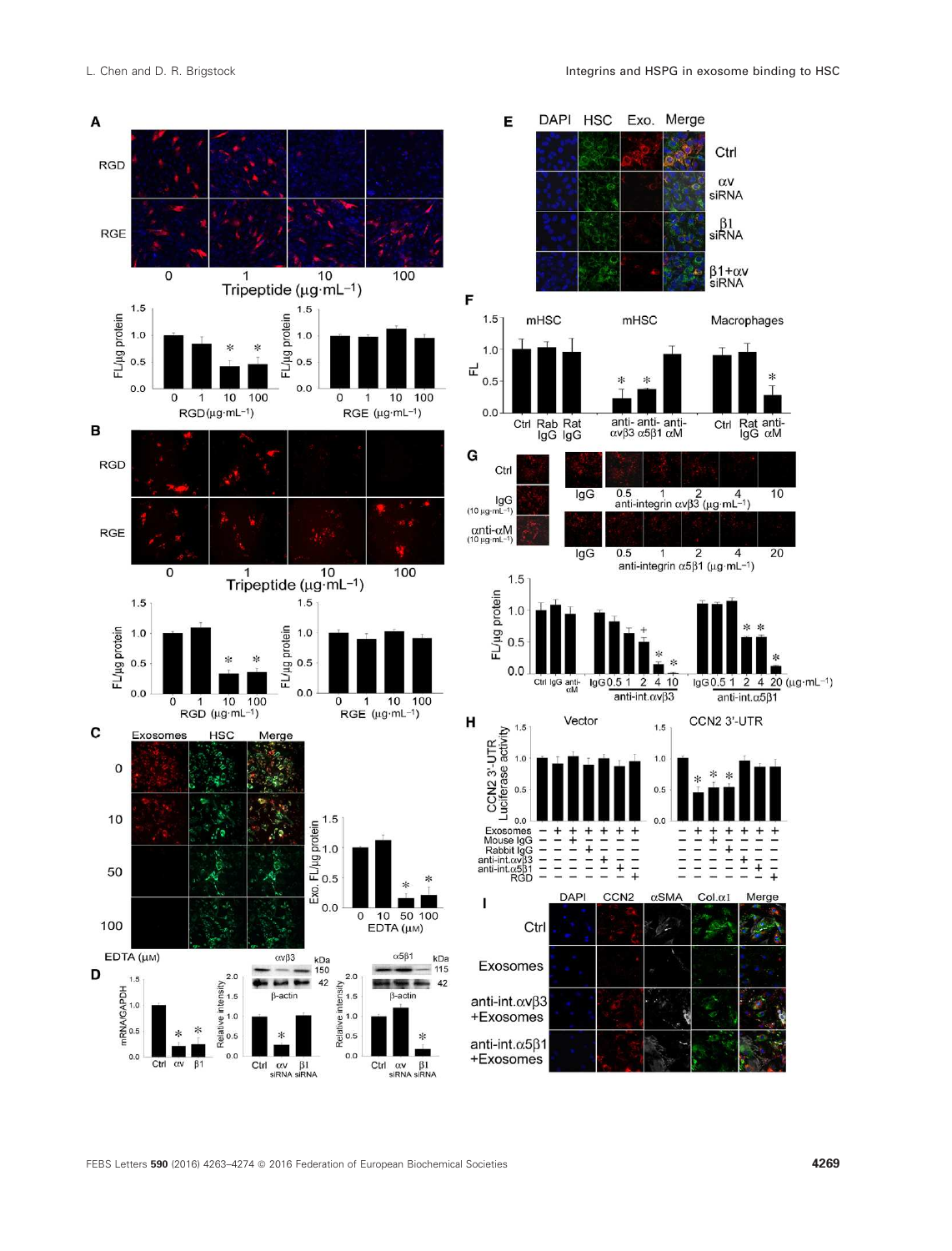# <span id="page-7-0"></span>Role of cell surface heparin-like molecules in exosome binding to HSC

As shown in Fig. 3A, incubation of exosomes with HSC was inhibited in a dose-dependent manner when heparin sulfate, but not chondroitin sulfate, was included in the incubation medium. Furthermore,

pretreatment of the HSC with sodium chlorate to selectively reduce sulfation of heparan sulfate proteoglycans (HSPG) resulted in an inhibition of exosome binding (Fig. 3B). This outcome was reversed by coincubation of the cells with sodium sulfate to rescue them from the chlorate block (Fig. 3B). Finally, the biological significance of HSPG-exosome interactions



Fig. 3. Heparin-dependency of exosome interactions with HSC. (A) PKH26-stained exosomes (red) were incubated with primary mouse HSC for 24 h in the presence of 0–100 µg·mL<sup>-1</sup> heparin or chondroitin sulfate. Cells were analyzed by confocal microscopy (20x) (left; showing a representative experiment) or fluorescence intensity of cell lysates by spectrophotometry (right;  $n = 5$ ,  $*P < 0.001$  versus 0  $\mu$ g·mL<sup>-1</sup> heparin, student's t-test). (B) PKH26-stained exosomes (red) were incubated with primary mouse HSC for 24 h after 24-h pretreatment of the cells with sodium chlorate (10 mm)  $\pm$  sodium sulfate (10 mm). Cells were analyzed by confocal microscopy (20x) (left; showing a representative experiment) or fluorescence intensity of cell lysates by spectrophotometry (right;  $n = 5$ , \*P < 0.001; +P < 0.05 versus Ctrl, student's t-test). (C) Donor HSC were transfected with miR-214 and cocultured with CCN2 3'-UTR luciferase reporter-transfected recipient HSC for 24 h. Some wells also received GW4869 (10 µm; exosome inhibitor), heparin sulfate (100 µg·mL<sup>-1</sup>) or chondroitin sulfate (100 µg·mL<sup>-1</sup>). The inhibition of CCN2 3'-UTR activity by miR-214-enriched exosomes was reversed by GW4869 or heparin, but not by chondroitin sulfate.  $n = 9$ ,  $P < 0.001$  versus ctrl, student's t-test. (D) Heparin-affinity beads were mixed with exosomes (1 h, room temp) prior to washing in PBS and mixing with different NaCl concentrations. The figure shows the extraction of residual exosomes from the heparin beads using sample buffer as assessed by SDS/PAGE and western blot for the exosome-specific marker, CD81. The CD81 signal was not affected by 0–0.5 M NaCl (data not shown).  $n = 6$ ,  $*P < 0.001$ ;  $+P < 0.05$  versus 0.5 M NaCl, student's t-test.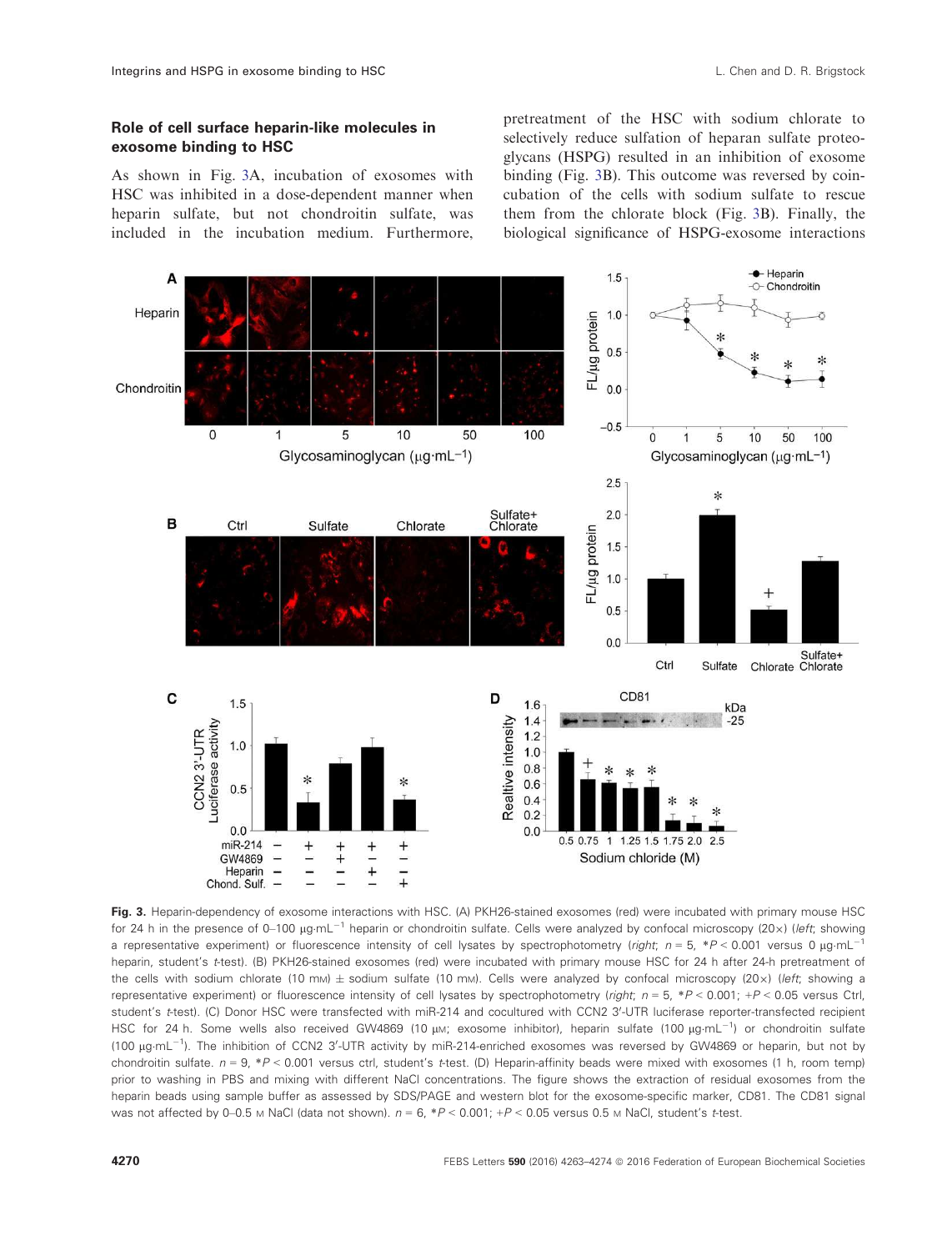was determined using a HSC-HSC coculture system that allows exosomal communication between neighboring HSC to be examined under normal conditions of endogenous exosome production and action [[12,17](#page-9-0)]. As we have reported [[17](#page-9-0)], coculture of miR-214-transfected donor HSC with CCN2 3'-UTR luciferase reporter-transfected recipient HSC resulted in miR-214-dependent regulation of the CCN2 3'-UTR reporter, the exosome-dependency of which was shown by the ability of the exosome inhibitor, GW4869, to reverse the suppressed  $CCN2$   $3'-UTR$  activity (Fig. [3](#page-7-0)C). Addition of heparin sulfate to the coculture also reversed miR-214-suppressed CCN2 3'-UTR activity, whereas chondroitin sulfate was ineffective showing that exosomal cargo signaling in the recipient cells was heparin-dependent. Collectively, these data show that downstream cell surface HSPG on HSC are functional receptors for HSC-derived exosomes. To confirm the heparin-binding property of exosomes, they were incubated with heparin-affinity beads in a cell-free system with the result that they bound strongly and required  $\sim$  1.0 M NaCl for their efficient elution (Fig. [3D](#page-7-0)).

# **Discussion**

In this study, we identified integrins and HSPG as cell surface molecules that are required for binding of HSC-derived exosomes to HSC. Specifically, we showed that integrin  $\alpha \beta$ 3 or  $\alpha$ 5 $\beta$ 1 in HSC is required for exosome binding, miR uptake, and functional reprogramming in the cells. This represents a novel function for integrin  $\alpha v \beta$ 3 in HSC which has previously been shown to support cell survival, adhesion to CCN2, periostin-dependent activation, and osteopontin-dependent collagen up-regulation [\[23,26,30](#page-10-0)–32], all of which reflect the enhanced expression and a central role for integrin  $\alpha v$  or  $\alpha v \beta$ 3 in HSC function and hep-atic fibrosis [\[33](#page-10-0)-35]. Similarly, integrin  $\alpha$ 5 $\beta$ 1 in activated HSC is associated with cell adhesion to fibronectin or CCN2, or fibronectin-dependent survival, cytoskeletal rearrangements or expression of matrix metalloproteases or collagen I [\[26,36](#page-10-0)–39], but its role in binding and mediating functional effects of HSC-derived exosomes is novel. Integrin  $\beta$ 1 on HSC also engages exosomes from liver sinusoidal endothelial cells [[40](#page-10-0)] suggesting that exosomes from different cell types may compete for common integrin receptors on the same target HSC. Also, we cannot yet exclude the possibility that exosome binding involves either other  $\beta$ 1 integrins (e.g. integrin  $\alpha \nu \beta$ 1 or  $\alpha$ 8 $\beta$ 1, which are RGD-sensitive and expressed by HSC [\[41,42\]](#page-11-0)) or other RGD-sensitive integrins (e.g. integrins  $\alpha \nu \beta 5$ ,  $\alpha \nu \beta 6$ ,  $\alpha v \beta 8$ , or IIb $\beta 3$ ). Integrin  $\alpha L \beta 2$  on CD8<sup>+</sup> dendritic cells or activated T cells was shown to engage ICAM-1 on dendritic cell-secreted exosomes [\[43,44\]](#page-11-0) but other studies have demonstrated a role for exosomal integrins in interacting with target cells [\[45](#page-11-0)–[53\]](#page-11-0) so it will be of interest in the future to determine if exosomal integrins also contribute to exosome-HSC binding interactions.

Heparan sulfate proteolgycans are a family of proteins substituted with glycosaminoglycan polysaccharides that interact broadly with diverse extracellular ligands, although their precise functional interactions are predominantly determined by the extent and site of side chain sulfation [[54](#page-11-0)–[56](#page-11-0)]. HSPG regulate cell growth, proliferation, adhesion, motility and signaling through their ability to act as high capacity low affinity coreceptors for many ligands that are consequently able to interact more efficiently with their specific cognate high affinity receptors [[57,58](#page-11-0)]. Cell surface HSPG bound to HSC-derived exosomes as evidenced by the competition studies in which exosome binding to HSC was blocked by coincubation with heparin sulfate or by preincubation of recipient HSC with sodium chlorate which selectively reduces sulfation of HSPG glycan chains during their biosynthesis in the Golgi apparatus by competitively binding to 3'-phosphoadenosine-5'-phosphosulfate synthase at the active site [\[59,60\]](#page-11-0). This effect is reversible in the presence of excess sodium sulfate, a characteristic that allowed the chlorate-induced block of exosome binding to HSC to be rescued. Overall, these data demonstrate a requirement for HSPG sulfation for exosome binding and the cellular (rather than exosomal) localization of the HSPG component. While cell surface HSPG in HSC play a functional role in binding CCN2 by acting as coreceptors in association with integrin  $\alpha \beta$ 3, integrin  $\alpha$ 5 $\beta$ 1, or low density lipoprotein receptor-related protein [[23,26,61](#page-10-0)], our data reveal an additional role for HSPG in HSC as functional exosome receptors that are required for the downstream action of exosomal miR-214 in target HSC. These findings are similar to the heparin-dependent binding of U-87 glioblastoma cell-derived exosomes to U-87 or CHO cells [\[62](#page-11-0)], although our results show that heparin-binding mechanisms are not restricted to exosomes from cancer cells. Since activated human HSC synthesize the HSPG core proteins syndecans 1–4, perlecan, and glypican [[63](#page-11-0)] and syndecan-2 and glypican-1 are associated with internalized glioblastoma exosomes in U-87 cells [[62](#page-11-0)], it will be of interest in future studies to determine which HSPG core proteins are involved in HSC exosome binding.

While we have identified integrin  $\alpha \nu \beta$ 3, integrin  $\alpha$ 5 $\beta$ 1, and HSPG as important receptors for HSCderived exosomes and portals for exosomal cargo uptake, the involvement of these molecules in the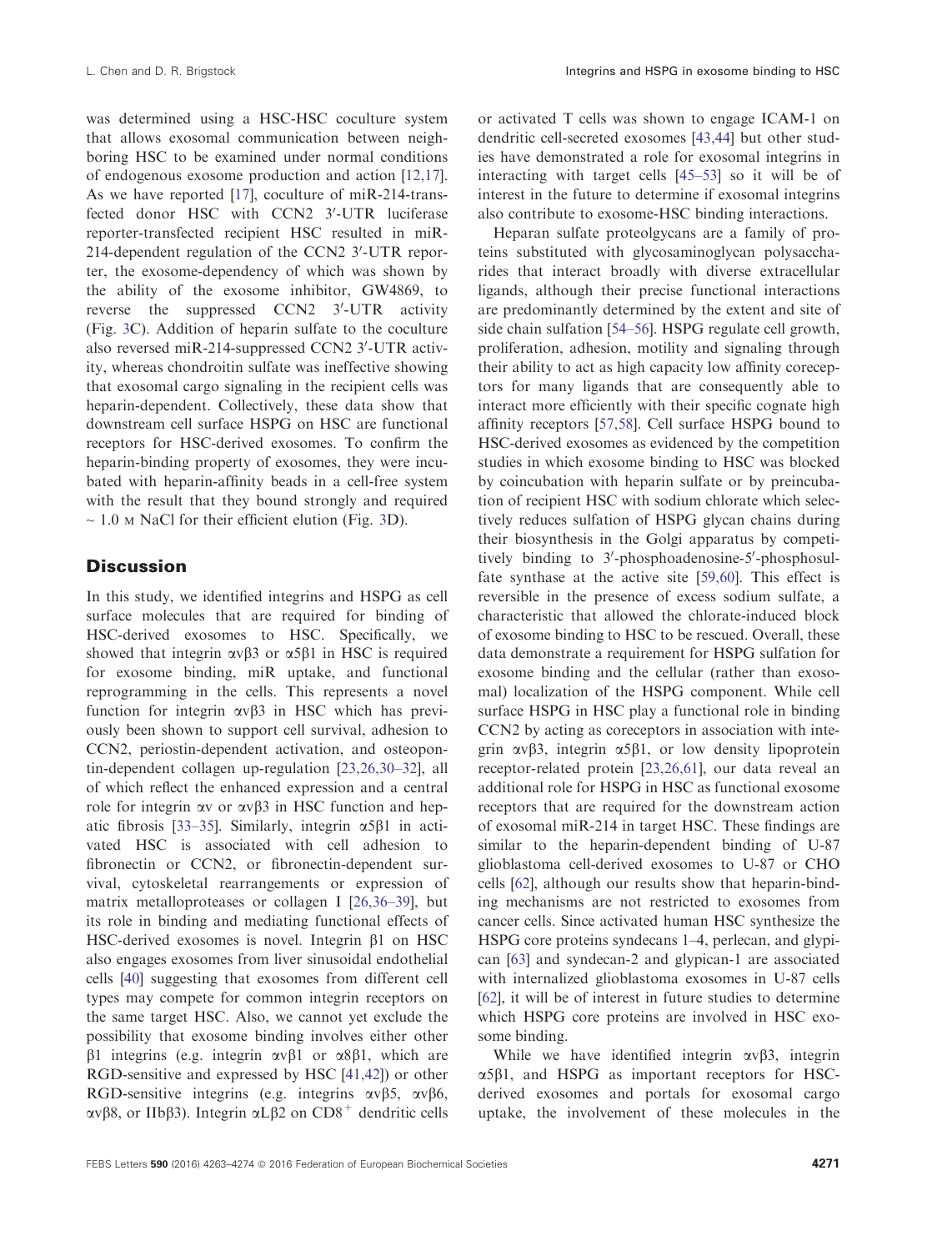<span id="page-9-0"></span>highly specific localization of HSC-derived exosomes to HSC in HSC-hepatocyte cocultures in vitro or to HSC in fibrotic liver in vivo remains to be established. That said, integrin  $\alpha v \beta$ 3 expression in activated HSC has been mechanistically exploited for selective targeting of candidate antifibrotic or cytotoxic agents in experimental liver fibrosis [[64](#page-11-0)–66]. The intrinsic specificity of HSC-derived exosomes for HSC suggests that such exosomes, or the molecular binding partners on their outer surface, may be exploited for targeted delivery of therapeutic drugs to activated HSC in fibrotic livers. Similar translational applications have been proposed for delivery of drugs with targeted actions to cancer cells using the HSPG-binding properties of cancer cell-derived exosomes [\[62\]](#page-11-0). Continued analysis of the binding partners involved in the interaction of HSC-derived exosomes with their target HSC will yield important information about the underlying mechanisms involved and their potential for use in targeted drug delivery. Furthermore, continued characterization of suppressive signaling molecules (including but not limited to miR-214 and miR-199a-5p) in exosomes from quiescent HSC offers a new direction for identifying novel antifibrotic agents.

# Acknowledgements

This work was supported by NIH grants R01AA021276 and R21AA023626 awarded to DRB. We thank Ruju Chen and Sherri Kemper for their technical assistance, Dr Min Gao (Liquid Crystal Institute, Kent State University, Kent OH) for help with cryogenic transmission electron microscopy, Dr Brian Becknell (Center for Clinical and Translational Research, Nationwide Children's Hospital, Columbus OH) for providing mouse macrophages, and Dr Yongjie Miao (Biostatistics Shared Resource, Nationwide Children's Hospital, Columbus OH) for assistance with statistical analysis.

# Author contributions

LC was involved in study concept and design, acquisition of data, analysis and interpretation of data, critical reading of the manuscript, figure preparation; DRB contributed toward study concept and design, analysis and interpretation of data, manuscript preparation, obtained funding, study supervision.

# References

1 Friedman SL (2008) Hepatic fibrosis – overview. Toxicology 254, 120–129.

- 2 Friedman SL (2008) Mechanisms of hepatic fibrogenesis. Gastroenterology 134, 1655–1669.
- 3 Puche JE, Saiman Y and Friedman SL (2013) Hepatic stellate cells and liver fibrosis. Compr Physiol 3, 1473–1492.
- 4 Gressner AM and Weiskirchen R (2006) Modern pathogenetic concepts of liver fibrosis suggest stellate cells and TGF-beta as major players and therapeutic targets. J Cell Mol Med 10, 76–99.
- 5 Gressner AM, Weiskirchen R, Breitkopf K and Dooley S (2002) Roles of TGF-beta in hepatic fibrosis. Front Biosci 7, d793–d807.
- 6 Huang G and Brigstock DR (2012) Regulation of hepatic stellate cells by connective tissue growth factor. Front Biosci 17, 2495–2507.
- 7 Friedman SL (2015) Hepatic fibrosis: emerging therapies. Dig Dis 33, 504-507.
- 8 Lee YA, Wallace MC and Friedman SL (2015) Pathobiology of liver fibrosis: a translational success story. Gut 64, 830–841.
- 9 Wang P, Koyama Y, Liu X, Xu J, Ma HY, Liang S, Kim IH, Brenner DA and Kisseleva T (2016) Promising therapy candidates for liver fibrosis. Front Physiol 7, 47.
- 10 Yoon YJ, Friedman SL and Lee YA (2016) Antifibrotic therapies: where are we now? Semin Liver Dis 36, 87–98.
- 11 Chen L, Charrier A and Brigstock DR (2013) MicroRNA-214-mediated suppression of connective tissue growth factor (CTGF) in hepatic stellate cells is associated with stimulation of miR-214 promoter activity by cellular or exosomal Twist-1. Hepatology 58 4 (Suppl), Abstract 28, 221A.
- 12 Chen L, Chen R, Kemper S, Charrier A and Brigstock DR (2015) Suppression of fibrogenic signaling in hepatic stellate cells by Twist1-dependent microRNA-214 expression: role of exosomes in horizontal transfer of Twist1. Am J Physiol Gastrointest Liver Physiol 309, G491–G499.
- 13 Chen L, Chen R, Velazquez VM and Brigstock DR (2016) Fibrogenic signaling is suppressed in hepatic stellate cells through targeting of connective tissue growth factor (CCN2) by cellular or exosomal microRNA-199a-5p. Am J Pathol doi: [10.1016/](http://dx.doi.org/10.1016/j.ajpath.2016.07.011) [j.ajpath.2016.07.011](http://dx.doi.org/10.1016/j.ajpath.2016.07.011).
- 14 Thery C (2011) Exosomes: secreted vesicles and intercellular communications. F1000 Biol Rep 3, 15.
- 15 Thery C, Ostrowski M and Segura E (2009) Membrane vesicles as conveyors of immune responses. Nat Rev Immunol 9, 581–593.
- 16 Thery C, Zitvogel L and Amigorena S (2002) Exosomes: composition, biogenesis and function. Nat Rev Immunol 2, 569–579.
- 17 Chen L, Charrier A, Zhou Y, Chen R, Yu B, Agarwal K, Tsukamoto H, Lee LJ, Paulaitis ME and Brigstock DR (2014) Epigenetic regulation of connective tissue growth factor by MicroRNA-214 delivery in exosomes from mouse or human hepatic stellate cells. Hepatology 59, 1118–1129.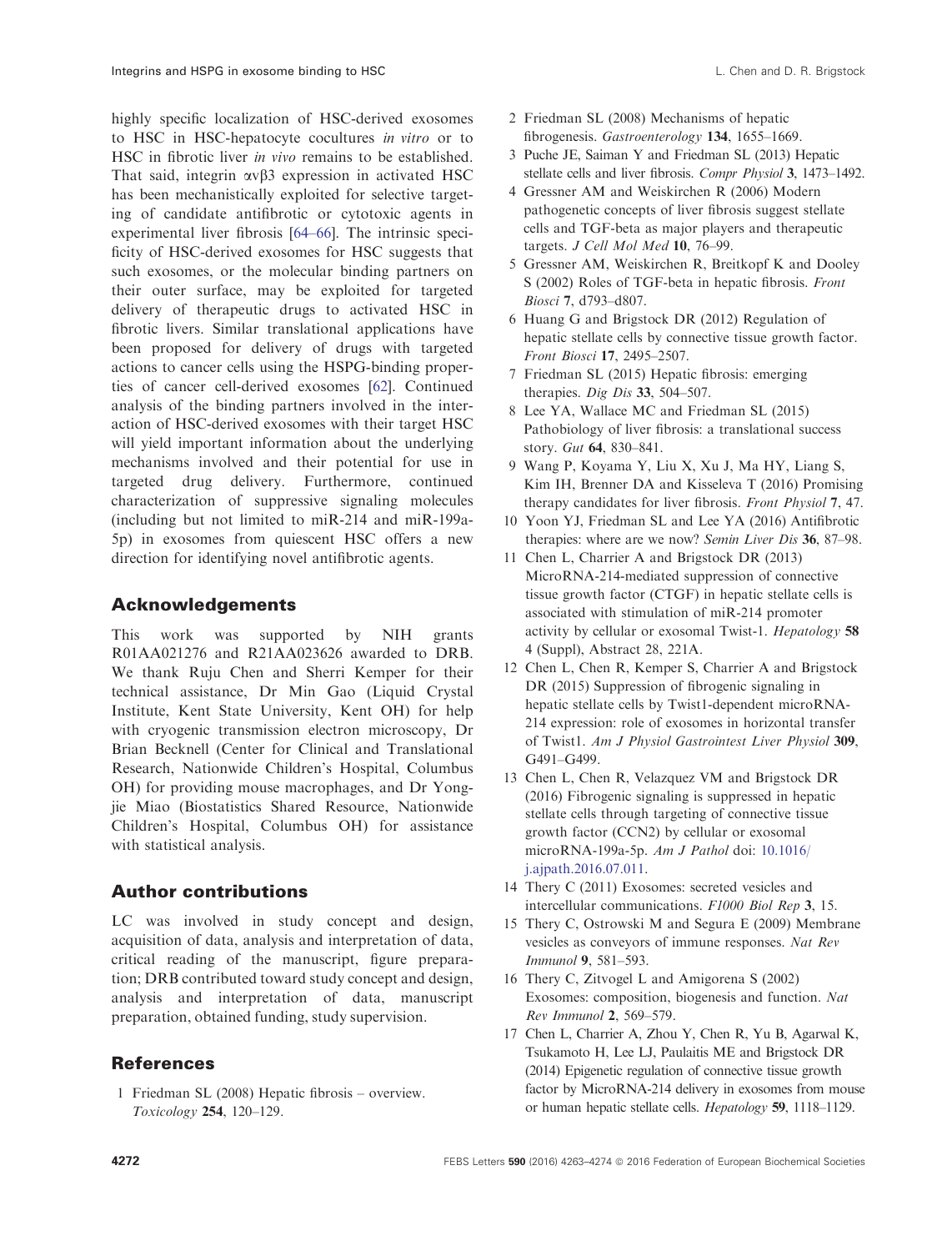- <span id="page-10-0"></span>18 Charrier A, Chen R, Chen L, Kemper S, Hattori T, Takigawa M and Brigstock DR (2014) Exosomes mediate intercellular transfer of pro-fibrogenic connective tissue growth factor (CCN2) between hepatic stellate cells, the principal fibrotic cells in the liver. Surgery 156, 548-555.
- 19 Ghosh A and Sil PC (2006) A 43-kDa protein from the leaves of the herb Cajanus indicus L. modulates chloroform induced hepatotoxicity in vitro. Drug Chem Toxicol 29, 397–413.
- 20 Thery C, Amigorena S, Raposo G and Clayton A (2006) Isolation and characterization of exosomes from cell culture supernatants and biological fluids. Curr Protoc Cell Biol Chapter 3, Unit 3 22.
- 21 Chairoungdua A, Smith DL, Pochard P, Hull M and Caplan MJ (2010) Exosome release of beta-catenin: a novel mechanism that antagonizes Wnt signaling. J Cell Biol 190, 1079–1091.
- 22 Kosaka N, Iguchi H, Yoshioka Y, Takeshita F, Matsuki Y and Ochiya T (2010) Secretory mechanisms and intercellular transfer of microRNAs in living cells. J Biol Chem 285, 17442–17452.
- 23 Gao R and Brigstock DR (2004) Connective tissue growth factor (CCN2) induces adhesion of rat activated hepatic stellate cells by binding of its C-terminal domain to integrin alphavbeta3 and heparan sulfate proteoglycan. J Biol Chem 279, 8848–8855.
- 24 Zhang X, Goncalves R and Mosser DM (2008) The isolation and characterization of murine macrophages. Curr Protoc Immunol Chapter 14, Unit 14 1.
- 25 Chen L, Charrier AL, Leask A, French SW and Brigstock DR (2011) Ethanol-stimulated differentiated functions of human or mouse hepatic stellate cells are mediated by connective tissue growth factor. J Hepatol 55, 399–406.
- 26 Huang G and Brigstock DR (2010) Integrin expression and function in the response of primary culture hepatic stellate cells to connective tissue growth factor (CCN2). J Cell Mol Med 15, 1087–1095.
- 27 Yu MC, Chen CH, Liang X, Wang L, Gandhi CR, Fung JJ, Lu L and Qian S (2004) Inhibition of T-cell responses by hepatic stellate cells via B7-H1-mediated T-cell apoptosis in mice. Hepatology 40, 1312–1321.
- 28 Schober JM, Chen N, Grzeszkiewicz TM, Jovanovic I, Emeson EE, Ugarova TP, Ye RD, Lau LF and Lam SC (2002) Identification of integrin alpha(M)beta(2) as an adhesion receptor on peripheral blood monocytes for Cyr61 (CCN1) and connective tissue growth factor (CCN2): immediate-early gene products expressed in atherosclerotic lesions. Blood 99, 4457–4465.
- 29 Schober JM, Lau LF, Ugarova TP and Lam SC (2003) Identification of a novel integrin alphaMbeta2 binding site in CCN1 (CYR61), a matricellular protein expressed in healing wounds and atherosclerotic lesions. J Biol Chem 278, 25808–25815.
- 30 Sugiyama A, Kanno K, Nishimichi N, Ohta S, Ono J, Conway SJ, Izuhara K, Yokosaki Y and Tazuma S (2016) Periostin promotes hepatic fibrosis in mice by modulating hepatic stellate cell activation via alpha integrin interaction. J Gastroenterol doi: [10.1007/](http://dx.doi.org/10.1007/s00535-016-1206-0) [s00535-016-1206-0](http://dx.doi.org/10.1007/s00535-016-1206-0).
- 31 Urtasun R, Lopategi A, George J, Leung TM, Lu Y, Wang X, Ge X, Fiel MI and Nieto N (2012) Osteopontin, an oxidant stress sensitive cytokine, upregulates collagen-I via integrin alpha(V)beta(3) engagement and PI3K/pAkt/NFkappaB signaling. Hepatology 55, 594–608.
- 32 Zhou X, Murphy FR, Gehdu N, Zhang J, Iredale JP and Benyon RC (2004) Engagement of alphavbeta3 integrin regulates proliferation and apoptosis of hepatic stellate cells. J Biol Chem 279, 23996-24006.
- 33 Henderson NC, Arnold TD, Katamura Y, Giacomini MM, Rodriguez JD, McCarty JH, Pellicoro A, Raschperger E, Betsholtz C, Ruminski PG et al. (2013) Targeting of alphav integrin identifies a core molecular pathway that regulates fibrosis in several organs. Nat Med 19, 1617–1624.
- 34 Patsenker E, Popov Y, Stickel F, Schneider V, Ledermann M, Sagesser H, Niedobitek G, Goodman SL and Schuppan D (2009) Pharmacological inhibition of integrin alphavbeta3 aggravates experimental liver fibrosis and suppresses hepatic angiogenesis. Hepatology 50, 1501–1511.
- 35 Patsenker E and Stickel F (2011) Role of integrins in fibrosing liver diseases. Am J Physiol Gastrointest Liver Physiol 301, G425–G434.
- 36 Pranitha P and Sudhakaran PR (2003) Fibronectin dependent upregulation of matrix metalloproteinases in hepatic stellate cells. Indian J Biochem Biophys 40, 409-415.
- 37 Dodig M, Ogunwale B, Dasarathy S, Li M, Wang B and McCullough AJ (2007) Differences in regulation of type I collagen synthesis in primary and passaged hepatic stellate cell cultures: the role of alpha5beta1-integrin. Am J Physiol Gastrointest Liver Physiol 293, G154–G164.
- 38 Rodriguez-Juan C, de la Torre P, Garcia-Ruiz I, Diaz-Sanjuan T, Munoz-Yague T, Gomez-Izquierdo E, Solis-Munoz P and Solis-Herruzo JA (2009) Fibronectin increases survival of rat hepatic stellate cells–a novel profibrogenic mechanism of fibronectin. Cell Physiol Biochem 24, 271–282.
- 39 Milliano MT and Luxon BA (2003) Initial signaling of the fibronectin receptor (alpha5beta1 integrin) in hepatic stellate cells is independent of tyrosine phosphorylation. J Hepatol 39, 32–37.
- 40 Wang R, Ding Q, Yaqoob U, de Assuncao TM, Verma VK, Hirsova P, Cao S, Mukhopadhyay D, Huebert RC and Shah VH (2015) Exosome adherence and internalization by hepatic stellate cells triggers sphingosine 1-phosphate-dependent migration. J Biol Chem 290, 30684–30696.